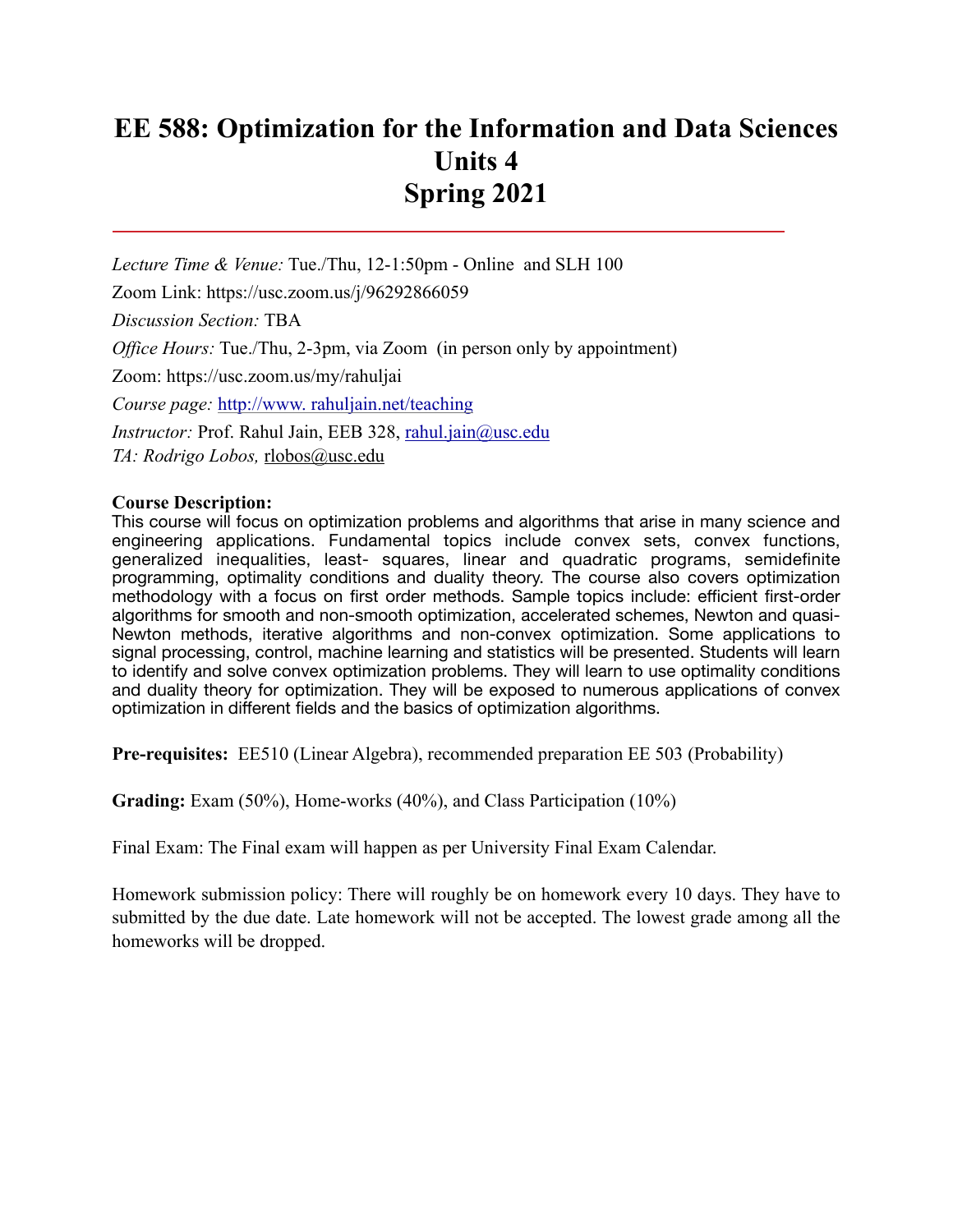**Course Schedule: A Tentative Weekly Plan** 

| <b>Week</b> | <b>Topics</b>                                                                                                                                                                                                                                                                                       | <b>Reading</b>                              | <b>HW</b>   |
|-------------|-----------------------------------------------------------------------------------------------------------------------------------------------------------------------------------------------------------------------------------------------------------------------------------------------------|---------------------------------------------|-------------|
| Week 1      | Introduction to mathematical optimization, sample<br>examples and applications, Mathematical<br>background                                                                                                                                                                                          | Textbook Chapter 1,<br>Textbook Appendix    |             |
| Week 2      | Affine and Convex sets, geometric of convex sets,<br>operations preserving convexity                                                                                                                                                                                                                | Textbook Chapter 2, $ HW#1 $                |             |
| Week 3      | Convex functions, basic properties and examples,<br>operations preserving convexity, conjugate function,<br>Quasi-convex functions, log-concave and log-<br>convex functions                                                                                                                        | Textbook Chapter 3,<br>Sections $3.1 - 3.5$ |             |
| Week 4      | Convex Optimization Problems, linear and quadratic<br>optimization problems                                                                                                                                                                                                                         | Textbook Chapter 4,<br>Sections 4.1-4.4     | HW #2       |
| Week 5      | Geometric programming, Generalized inequality<br>constraints, semidefinite programming, Pareto<br>optimality                                                                                                                                                                                        | Textbook Chapter 4,<br>Sections 4.5-4.7     |             |
| Week 6      | Duality, Lagrange dual function, Dual problem,<br>Weak and strong duality, optimality conditions,<br>applications of duality, applications in information<br>and game theory, Perturbation and sensitivity<br>analysis, Examples, Theorems of alternatives,<br>duality for generalized inequalities | Textbook Chapter 5,<br>Sections 5.1-5.9     | <b>HW#3</b> |
| Week 7      | Norm approximation and least norm problems,<br>Robust approximation, function fitting and<br>interpolation, optimal input design                                                                                                                                                                    | Textbook Chapter 6                          |             |
| Week 8      | Applications in machine learning:<br>Maximum likelihood estimation, exponential<br>families, regression and classification                                                                                                                                                                          |                                             | HW #4       |
| Week 9      | Applications in Statistics: Hypothesis testing,<br>Chebyshev and Chernoff bounds                                                                                                                                                                                                                    | Textbook Chapter 7                          |             |
| Week 10     | Geometric roblems, projection on a set, distance<br>between sets, centering, placement and facility<br>location                                                                                                                                                                                     | Textbook Chapter 8,<br>Sections 8.1-8.6     | HW #5       |